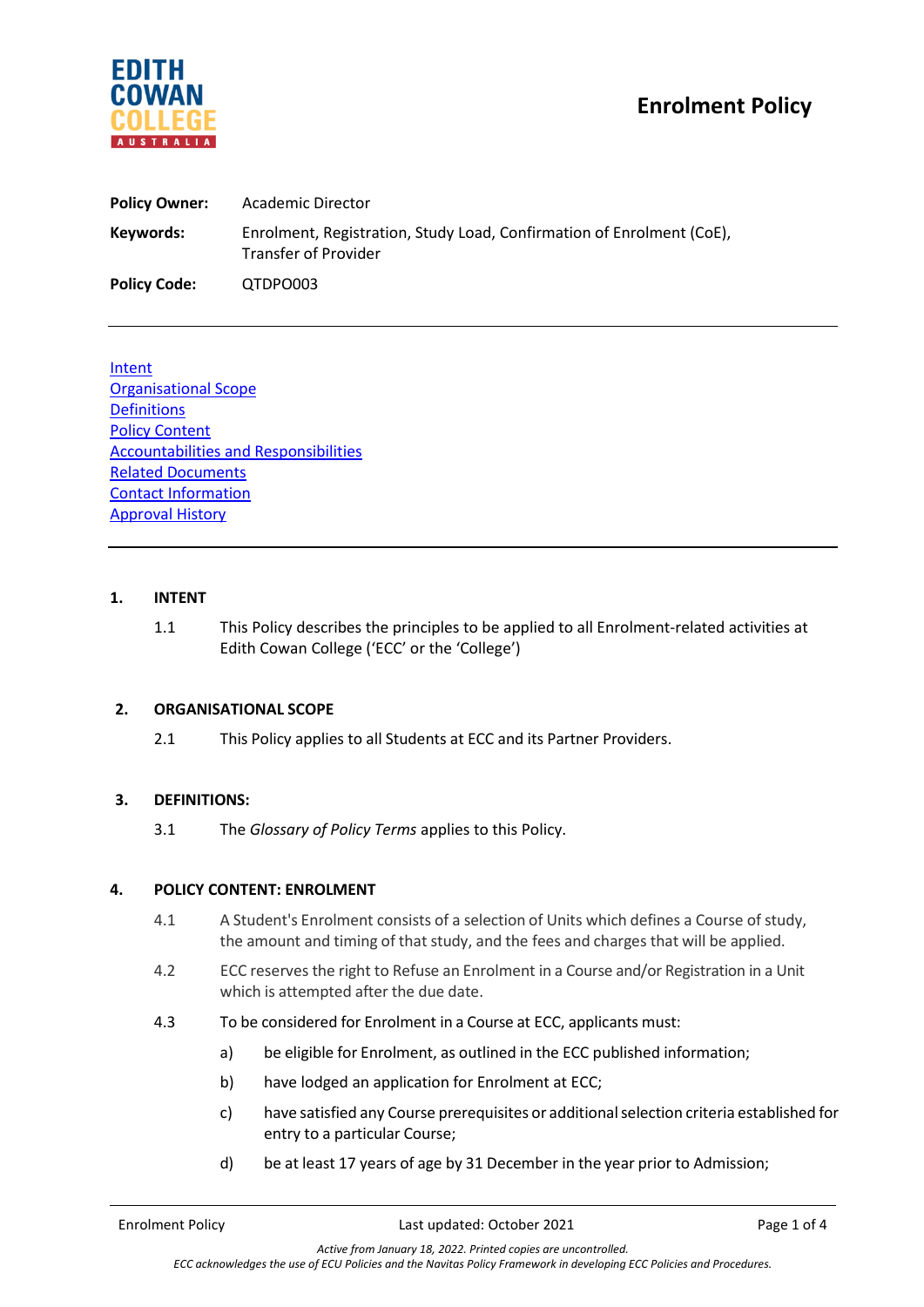

- e) demonstrate an adequate command of English, as indicated in the requirements for entry;
- f) not have a history of transfer to more than two educational institutions in Australia.

# **Unit Registration**

- 4.4 Students are responsible for submitting a valid Unit Registration for each Study Period via the ECC Portal by a specified date and in accordance with ECC's Policies and Procedures, Course requirements, and any other criteria the Student is required to meet.
- 4.5 A Student is not permitted to attend classes, access teaching materials, or engage in the teaching activities of the Unit, unless Registered in that Unit. It is the Student's responsibility to check that they are Registered in the correct Units each Study Period.
- 4.6 Subject to Clause 4.5 above, Students are able to check their Registration, add and withdraw Units, and select the appropriate Units offered using the online enrolment system on the Student Portal.
- 4.7 A Student may be prevented from Registering in a Unit where:
	- a) the last date for adding subjects for the Study Period has passed;
	- b) the Unit is not offered in the nominated Study Period;
	- c) the Unit is not offered in the Course for which they received an offer of Admission;
	- d) the Student does not satisfy the prerequisite conditions for the Unit;
	- e) the Unit is closed because the maximum Enrolment numberspecified for the subject has been reached; or
	- f) the Student is attempting to Enrol in more than 4 (four) Units points in the Study Period.
- 4.8 A Student may be permitted to Register in a Unit in spite of these conditionsif the Academic Director determines that Special Circumstances warrant the Registration.

# **Continuity of Enrolment**

- 4.9 A Student is deemed to be Currently Enrolled from the date on which the student has undertaken the Registration requirements for a given Study Period until the release of that Study Period's Results, unless:
	- a) the Student has been granted approval to Defer for one Study Period;
	- b) ECC Terminates or Suspends the Student's Enrolment or Excludes the Student in accordance with the provisions of this or other ECC policies; or
	- c) the Student has completed all requirements of a Course and is eligible to Graduate.

# **Completion within Course Duration**

4.10 International Students are required to complete their Course of Study within the duration specified on their Confirmation of Enrolment (CoE). Exceptions to this are outlined in the *Enrolment Procedures.*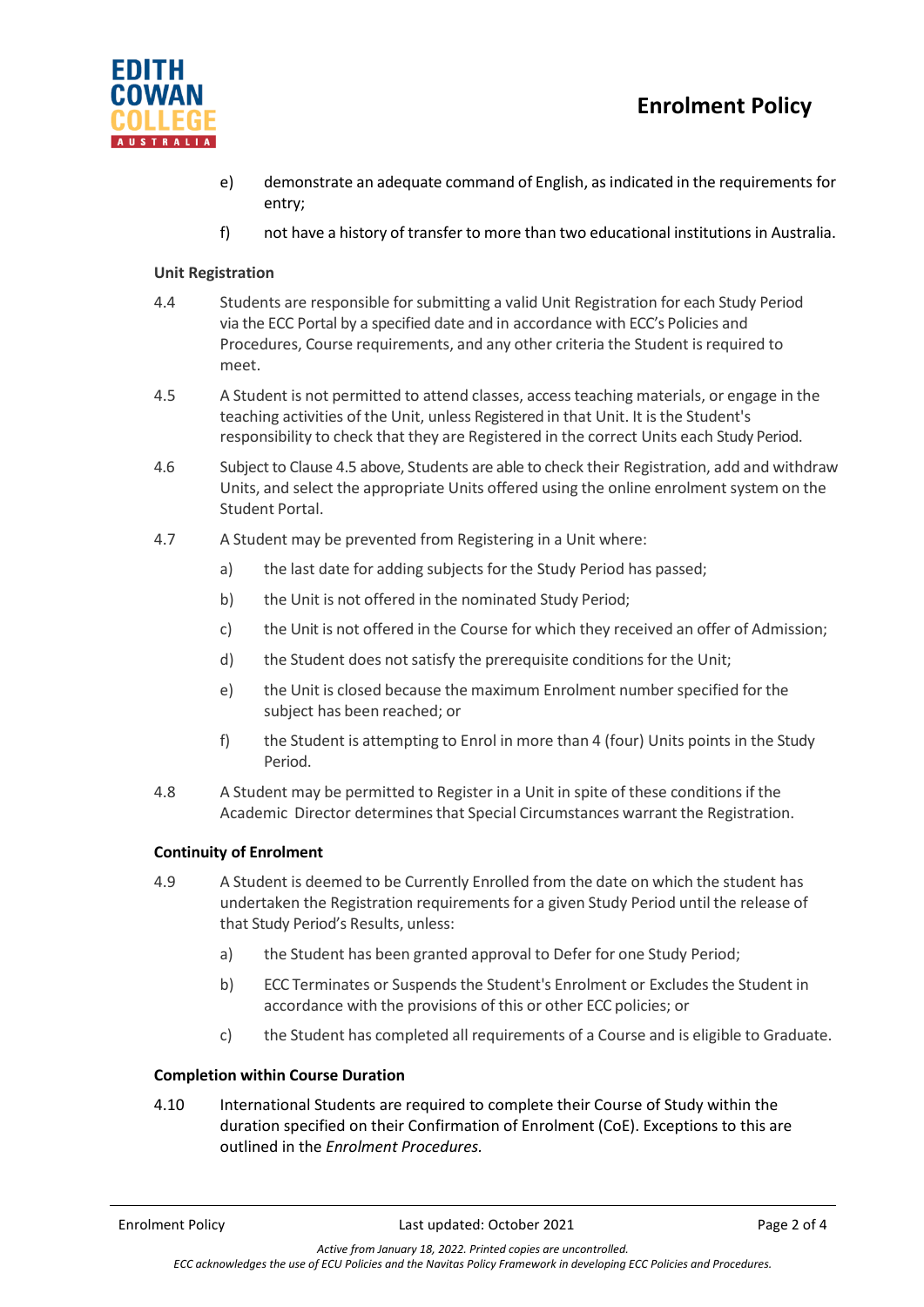

## **Study Load**

- 4.11 A Student's Study Load for Foundation and Diploma Programs is determined by the Credit point value for the courses in which the student is enrolled when compared to the standard Course load for a trimester.
- 4.12 A full-time Student is one who is Registered in Units totaling at least 75% of a standard full-time academic load in any Study Period.
- 4.13 A part-time Student is one who is Registered in Units totaling less than 75% of a standard full-time academic load in any Study Period.
- 4.14 A part-time Study Load is generally only available to Domestic Students.

## **Pre-requisites**

4.15 It is the Students' responsibility to ensure that Pre-requisite and Co-requisite conditions are satisfied when adding a subject to their Enrolment.

## **Students with Disabilities**

- 4.16 ECC is committed to providing equal opportunities for Students with Disabilities and promotes strategies to develop a flexible teaching and learning environment able to meet the needs of a diverse range of Students.
- 4.17 ECC requires students to provide information (including medical or other professional advice) regarding the nature of their disability and special needs during the Admissions and Enrolment processes.

#### **International Students and Transfer of Provider requests**

- 4.18 When applying to study with ECC, potential students are provided with a range of information outlining entry requirements, Course structures and articulation Pathways. As such, requests for Transfer will take into consideration the range of information provided to prospective Students prior to the Application and Enrolment at the College.
- 4.19 All requests by International Students to Transfer to ECC from another Provider or to Transfer from ECC to another Provider, will be determined with reference to the *ESOS Act 2000* and related legislative instruments and ECC's *Enrolment Procedures.*

# **5. ACCOUNTABILITIES AND RESPONSIBILITIES:**

- 5.1. The **Academic Director** is responsible for approving variations to Enrolment and/or Study Load.
- 5.2. **Academic Program Coordinators** are responsible for monitoring Student Study Loads in alignment with this Policy and communicating with Students identified as not adhering to the Policy.
- 5.3. The **Admissions Manager** is responsible for issuing and assessing CoE extensions.
- 5.4. All **Staff** and **Students** are required to comply with the content of this Policy and to seek guidance in the event of uncertainty as to its application.